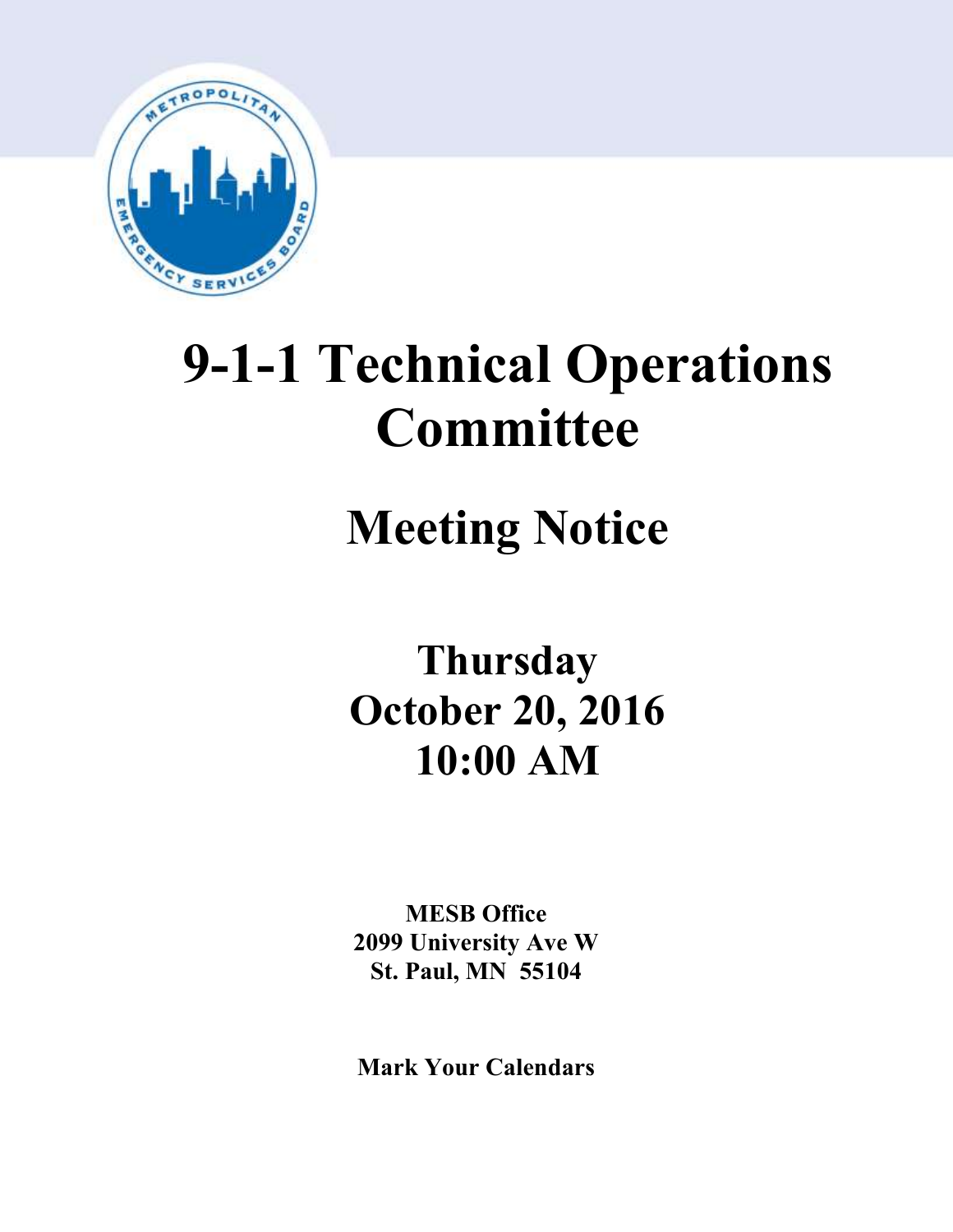## **Metropolitan Emergency Services Board**

## **9-1-1 Technical Operations Committee Tentative Agenda October 20, 2016**

## 1. Call to Order

2. Approval of Minutes / Agenda

## 3. Action Items

- a. Election of Chair and Vice-Chair for 2017
- b. Review Committee Membership and Governing Body Appointments
- c. Selection of a PSAP to serve as the Regional Text-to-911 PSAP

## 4. Unfinished Business

- a. Next Generation 9-1-1
	- i. State 9-1-1 Program 9-1-1 Services RFP Update
- b. PSAP Operations Round Table Work Group
	- i. Minimum Training Standards for Telecommunicators
	- ii. Training Standard Implementation Guide
	- iii. Training Standard Skills Verification Process
	- iv. Regional Text-to-911 PSAP Relaying Information to the PSAP Having Jurisdiction Procedure
- c. Storm / Natural Disaster Procedures
- d. Radio TOC Request Metro Interoperability Zone Changes

## 5. Pending Business

- a. SECB Grant Process
- b. PSAP Notification process

## 6. Reports

- a. Wireless Issues (see attached)
	- i. Wireless Work Group
- b. GIS Issues (see attached)
- c. Data Issues (see attached)
- 7. Adjourn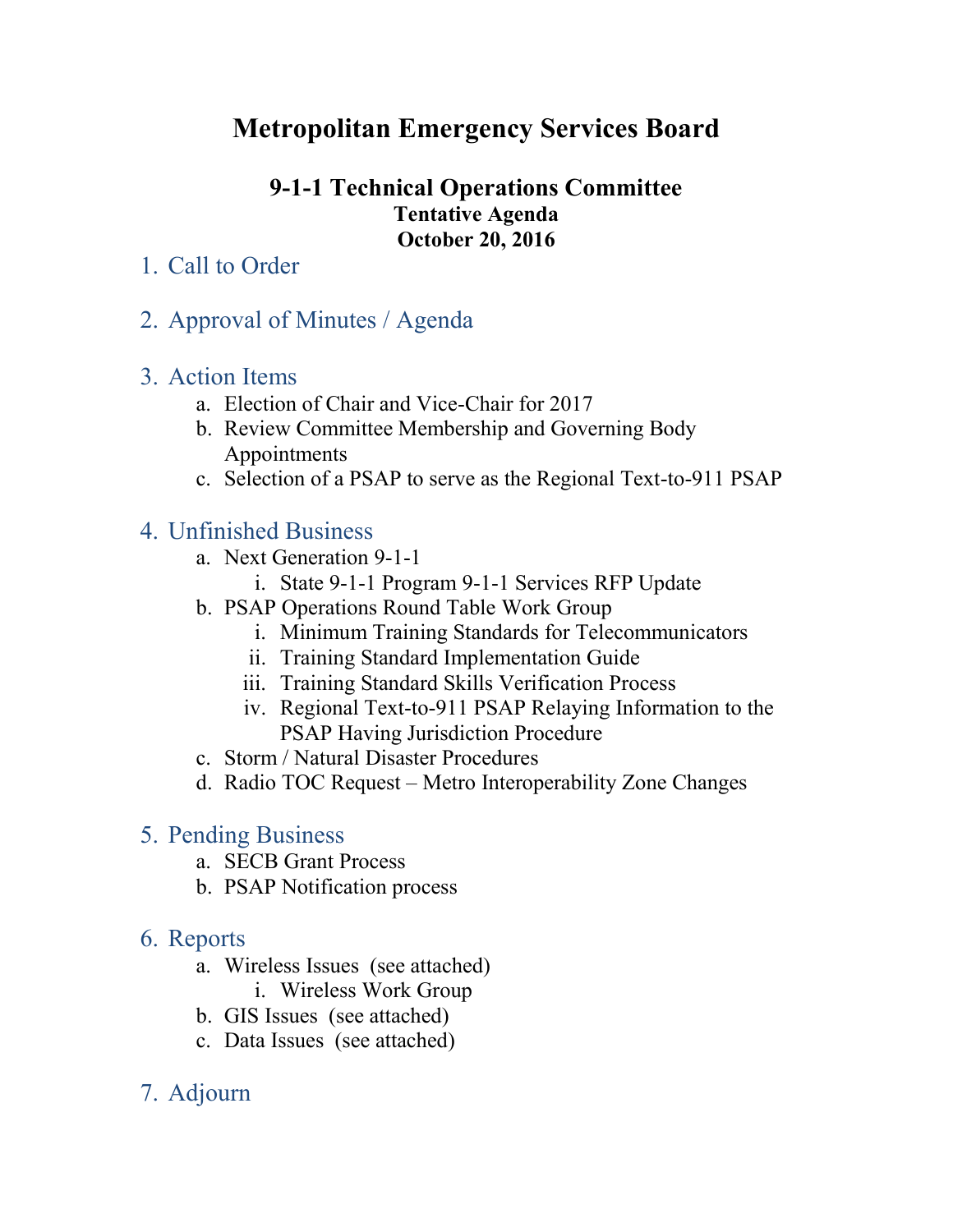#### **Metropolitan Emergency Services Board**

#### **9-1-1 Technical Operations Committee Draft Meeting Minutes September 15, 2016**

#### **Committee Members**

| $\boldsymbol{X}$ | Nancie Pass, Ramsey (Chair)   | X | Kathy Hughes, Hennepin       |
|------------------|-------------------------------|---|------------------------------|
|                  | Bob Dowd, Isanti (Vice-Chair) |   | Lisa Lovering, Isanti        |
| X                | Val Sprynczynatyk, Anoka      |   | Heather Hunt, Minneapolis    |
| X                | Mike Utecht, Bloomington PD   |   | John Rauth, Ramsey           |
| X                | Tim Walsh, Carver             |   | Ken Dvorak, Scott            |
| X                | Jon Eckel, Chisago            | X | Darlene Pankonie, Washington |
| X                | Cheryl Pritzlaff, Dakota      |   | Doug Anschutz, Washington    |
|                  | Rose Kruchten, Dakota         |   |                              |

#### **Alternates**

| Susan Bowler, Carver         |   | Kyle Blum, Anoka                 |
|------------------------------|---|----------------------------------|
| Troy Ruby, Dakota            | X | Christine McPherson, Minneapolis |
| Jeff Schlumpberger, Hennepin |   | Denise O'Leary, Ramsey           |
| Deb Paige, Carver            |   | Bob Shogren, Isanti              |
|                              |   |                                  |

#### **Others Attending**

Gordy Chinander, MESB Marcia Broman, MESB Jill Rohret, MESB Kay Simons, MESB Dana Wahlberg, ECN Jon Rasch, RCECC Chris Kummer, MAC<br>
Troy Tretter, MESB Victoria Peckman, AF

Pete Eggimann, MESB Jake Jacobson, CenturyLink Martha Ziese, MESB Matthew Hoffer, CenturyLink Heidi Hieserich, MAC Chuck Haneca, North Memorial Tony Martin, Edina PD Victoria Peckman, AHEMS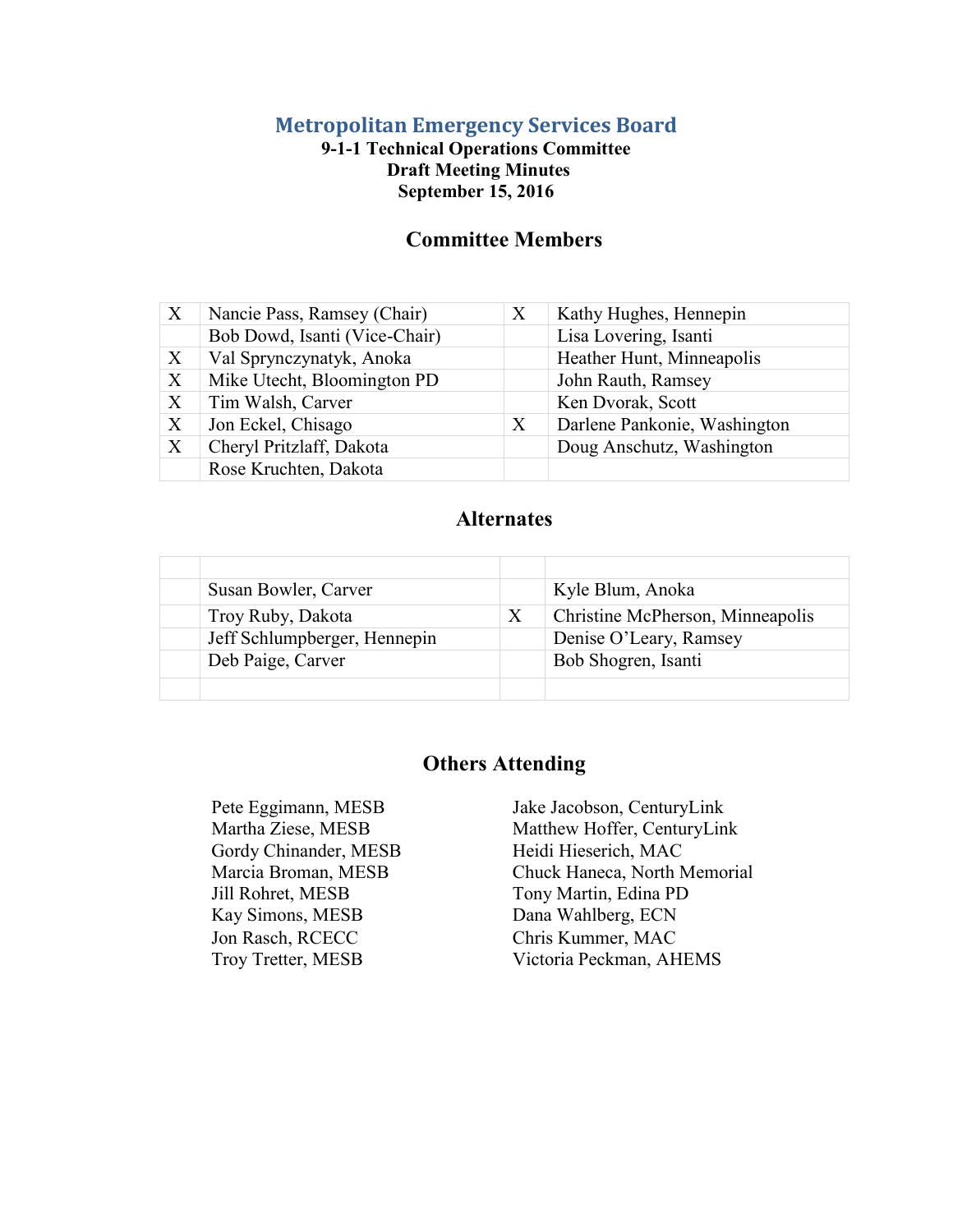## 1. Call to Order

Nancie Pass called the meeting to order at 10:03. Nancie asked those in attendance to introduce themselves.

## 2. Approval of Minutes

*Motion to approve the draft July 21, 2016 Minutes (Pankonie/McPherson) Nancie asked that Jon Rasch's name be corrected. Approved with the correction.* 

## 3. Old Business

a. Wireless Issues – Gordy Chinander (see written report) Gordy highlighted some of the items in his written report for the committee.

Gordy reported to the committee that the WERM system is still undergoing testing of the software's security configurations. He suggested that the staff at the PSAP who would be responsible for reviewing and approving the wireless routing may want to sign into the system to familiarize themselves before the system goes live.

b. GIS Update – Gordy Chinander (see written report)

A written report on the MESB activities regarding GIS was provided in the meeting packet. Gordy asked the committee members to review the Status Table for the GIS / MSAG data synchronization project to insure the information for their PSAP was up-to-date.

Gordy reported that Adam Iten, who is leading the NG9-1-1 GIS data effort for the State, will distribute the draft NG9-1-1 State Address Point Standard at the end of the month. Gordy emphasized that it is important for the committee members to review the draft.

c. Data Update – Marcia Broman (see written report)

A written report on the MESB activities regarding ALI data was provided in the meeting packet. None of the committee members had any new data issues to discuss with the group.

#### d. Next Generation i. State RFP Update – Dana Wahlberg

Dana Wahlberg said DPS/ECN and the MESB are still in contract negotiations with the number one vendor. ECN and MESB staff members have met several times in the last month to work out the language in the Statement of Work. The Department of Administration is handling the negotiations over the terms and conditions. If the negotiations are successful, the contract will be on the November MESB Board meeting agenda.

Nancie Pass raised the question on how PSAPs could get ready for Text-to-911 if the technical requirements were not available yet. Dana understood the concern, but said the contract had to be signed before those requirements could be released, since all of the RFP respondents proposed different text solutions.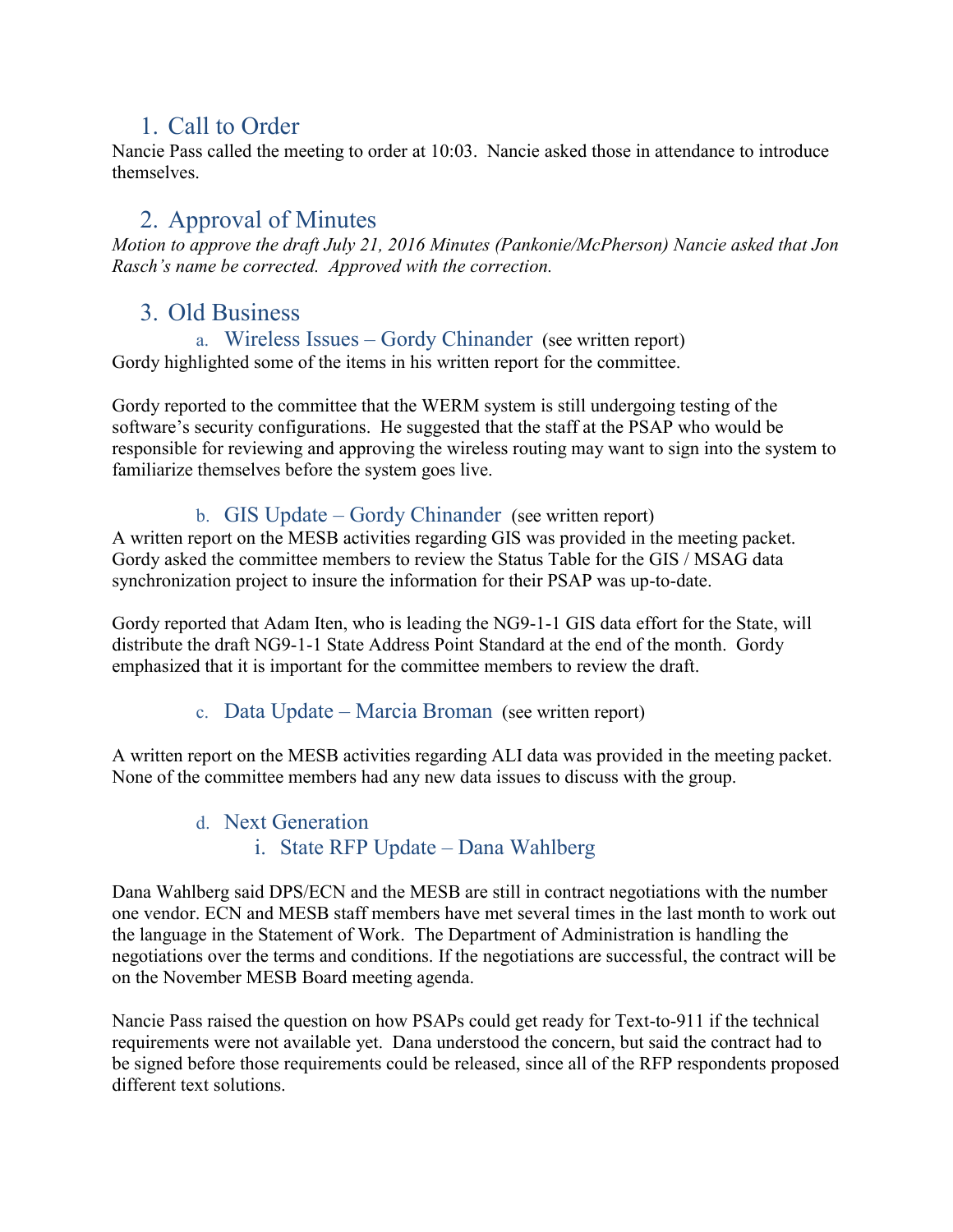### e. PSAP Operations Roundtable - Heidi Hieserich

Heidi reminded the committee that the draft Minimum Training Standard for Emergency Communications Professionals had been distributed to the committee at the July meeting. The committee accepted the draft, but tabled any decision on whether to recommend the standard be approved by the MESB Board until the PSAPs had more time to review.

Darlene Pankonie reported that the SECB NG9-1-1 Committee was also looking at the draft language, potentially to be used as a model for the other regions in the state.

Chris Kummer suggested that the work group and the Roundtable representatives had invested a significant amount of time in preparing the draft standard. He believes that all of the metro PSAPs have had an opportunity to offer input or comment, and that the committee should accept the standard as drafted with a recommendation that the MESB Board approve the standard. Pete reminded the committee that when the draft standard was put in the format currently used for the ARMER standards that an implementation or effective date needed to be added to the draft. Nancie Pass didn't think any metro PSAP manager would have trouble implementing the standard and suggested using January 1, 2017, as an effective date.

*Motion was made to accept the draft Minimum Training Standards for Telecommunicators as presented by the Roundtable with an effective date of January 1, 2017, and recommend that the draft standard be presented to the MESB Board for approval. (Pass/McPherson) Approved.*

The committee continued to discuss what the next steps should be. A need for some sort of compliance verification or certification was identified. Director Rohret reminded the group that the MESB did not have the authority under the by-laws to serve as a certification organization.

*Motion was made to ask the Work Group to develop an implementation guide for the standard and a recommended process for documented verification of the skills identified in the minimum training standard as individual training is completed and the skills are mastered (Eckel/Hughes). Approved.*

#### f. Storm / Natural Disaster Procedures

(Tabled until next meeting)

## 4. New Business

a. Radio TOC Request – Metro Interoperability Zone Changes – Troy **Tretter** 

Troy Tretter asked the 9-1-1 TOC for input on requests from the change management work group. The requests are to:

• add two additional ME-TAC interoperability channels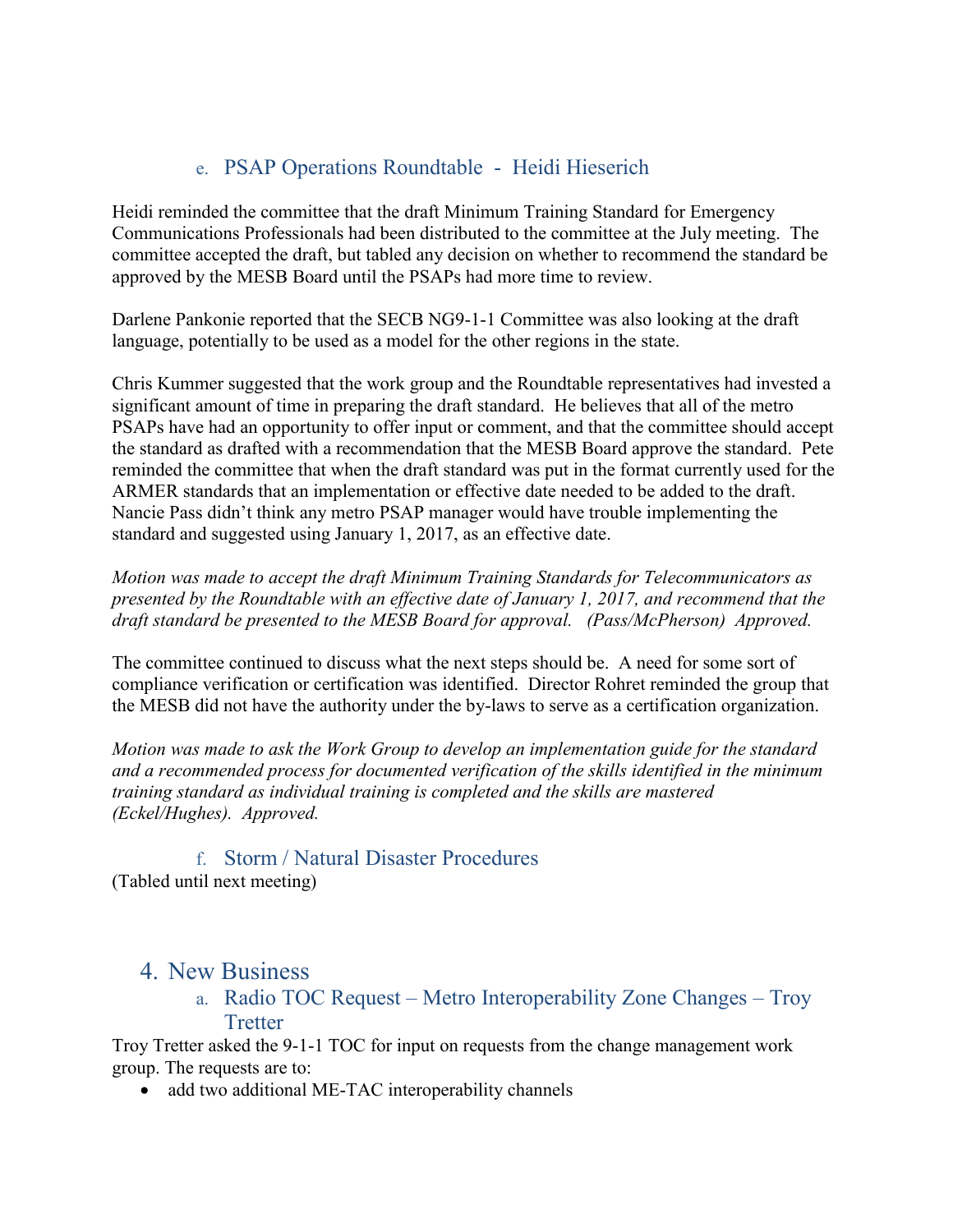- add two encrypted ME-TAC interoperability channels
- create a regional field to PSAP hailing channel

The metro is the largest region in the state and has the least amount of interoperability channels.

Tony Martin said that he is suggesting adding an additional six talkgroups; two clear, four encrypted and removing the 9-1-1 channel.

Rohret said that we will be asked for those traveling across the state. Kummer said they do not want another talkgroup that they have to monitor.

Pass said another talk group would not work well for Ramsey County. Rohret read the submission to members. It was submitted by Nate Timm the Radio Admin for Washington County.

One of the arguments against is not knowing which PSAP you are talking to. Kummer added that the calls would go to him.

Tretter asked if they thought there should be more ME TAC channels. Pass asked for more information.

Rohret said this should be three year cycle. The state is changing their process.

Kummer said there is an ARMER and state standard out there.

Pankonie said the Status board has not been cleaned up. Everything has to be wiped out and re entered. Ron Jansen will send out an email regarding this.

Members said they will only monitor if their folks are on it. Members agreed channels for LE only should remain encrypted. Pass said keep it simple. Kummer said they use first available and Rohret said 1-10 are open for everyone.

Tretter said he will update members at next meeting. Pass will add this on the 9-1-1TOC agenda for the next couple of months.

#### b. SECB Grant Process

Rohret said each year ECN and the state board makes grants available. There are two offered; the federal Homeland Security, and the state grant. Troy is the grants coordinator for both the radio and 9-1-1. SECB is getting ready to announce their state funds grant. We need to come up with some regional grant funding priorities for 9-1-1. Generally it needs to be for one specific project and completed in one to one and one half years. If it is an equipment grant, there is a 50% match. It would need to be something that would bring the region into Next Gen. (e.g. assistance to some counties with their portion in the development of a regional GIS address point dataset.)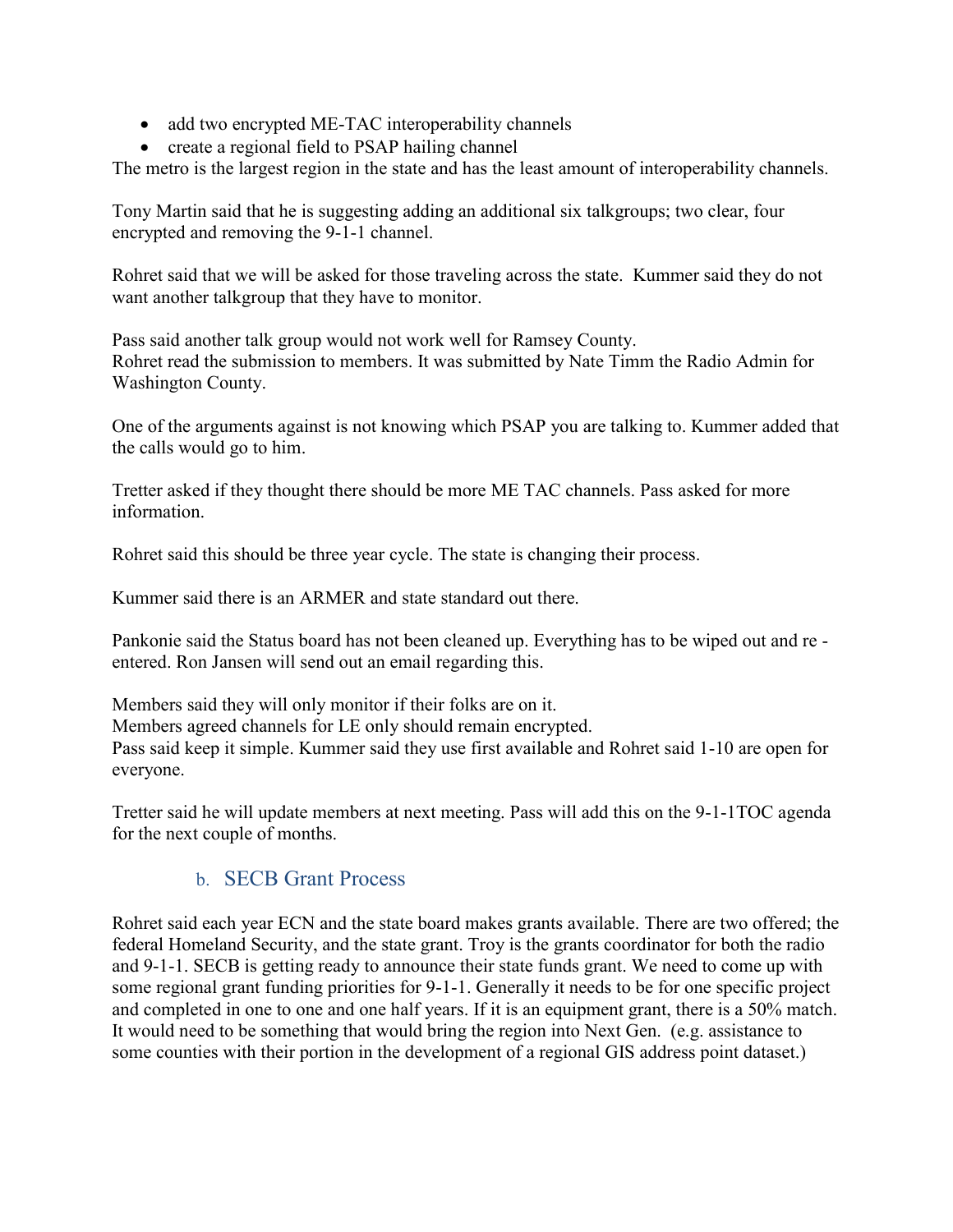The grant must meet one of the three goals identified in the State's Strategic Plan. They are competitive, so there is no guarantee we will get one.

The federal grant that ECN wrote is for cyber security for PSAPs. Seven hundred fifty thousand divided. If it is in your budget you cannot use grant money. It could be used for firewalls.

As long as it does not constitute a quorum, PSAPs may talk among themselves regarding these grants. Pass recommended forming a workgroup of four-six. Tretter, Eckel, Rasch, Haneca, Kummer and Pankonie.

*Call to adjourn (Hughes / Pankonie)*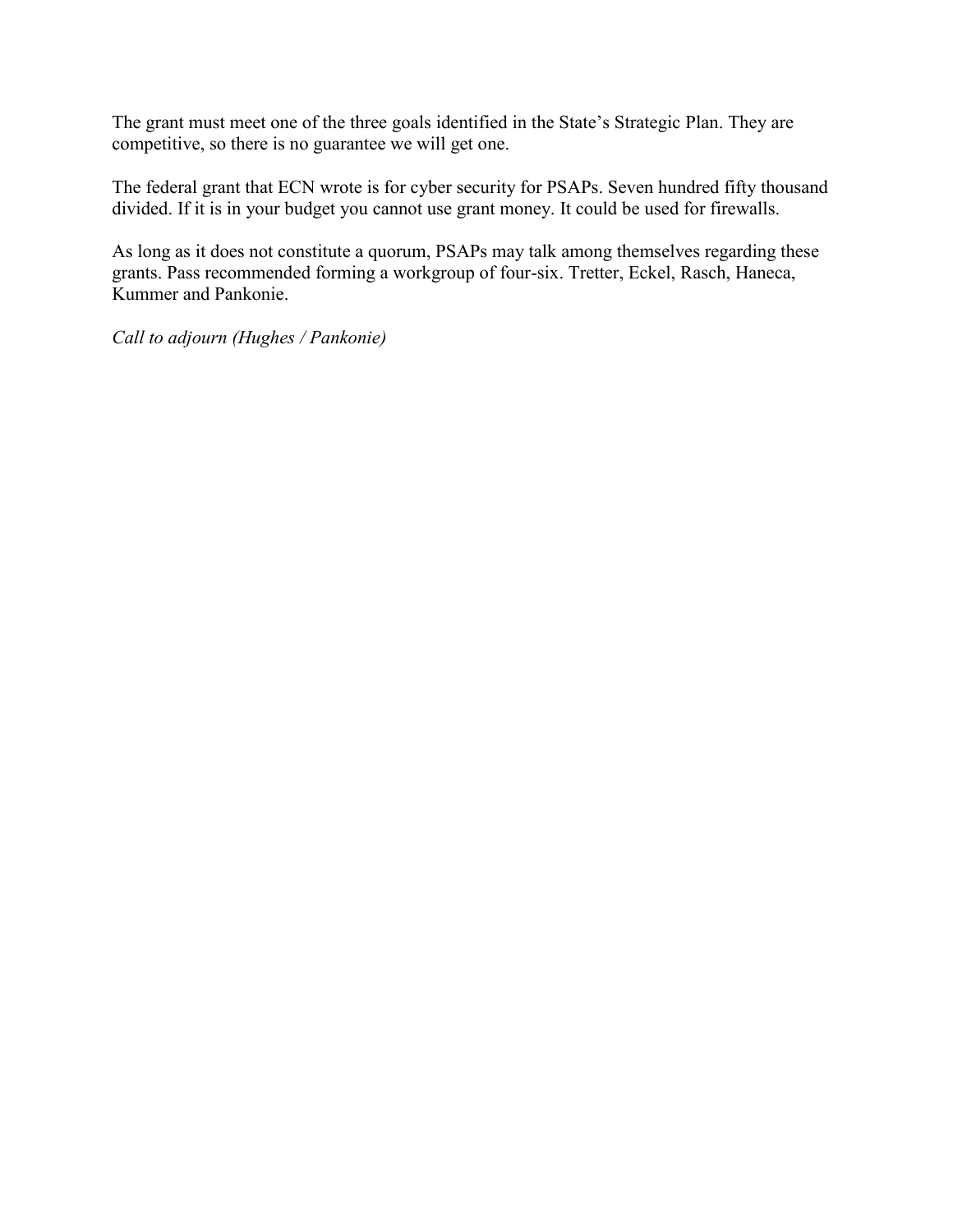#### **TOPIC**

#### **Wireless**

**9-1-1 call testing-** recently unapproved call testing has occurred. Our call testing processes requirements were sent out to the carriers a second time reminding them of the procedures. If you receive these un-approved test calls and it is interfering with PSAP operations, please refuse them and report it to Gordon Chinander [\(gchinander@mn](mailto:gchinander@mn-mesb.org)[mesb.org\)](mailto:gchinander@mn-mesb.org)

**Wireless Emergency Routing Management System-** is still going through testing.

- Performance testing  $10/18$
- Test tower and sector map upload testing
- Completion of exception form from low level security risks
- After maps passes test, DPS will give a 2 week notice for going live

#### **GIS Update**

**MN NG9-1-1 GIS data standard stakeholder review** *–* was sent out to PSAP and GIS managers to review on 10/10/2016. Please review and fill out the comment form and send back to the State [\(jim.krumrie@state.mn.us\)](mailto:jim.krumrie@state.mn.us) by **November 4th 2016**. This document includes changes made to centerline from the  $1<sup>st</sup>$  review, plus a new standard for address/structure points.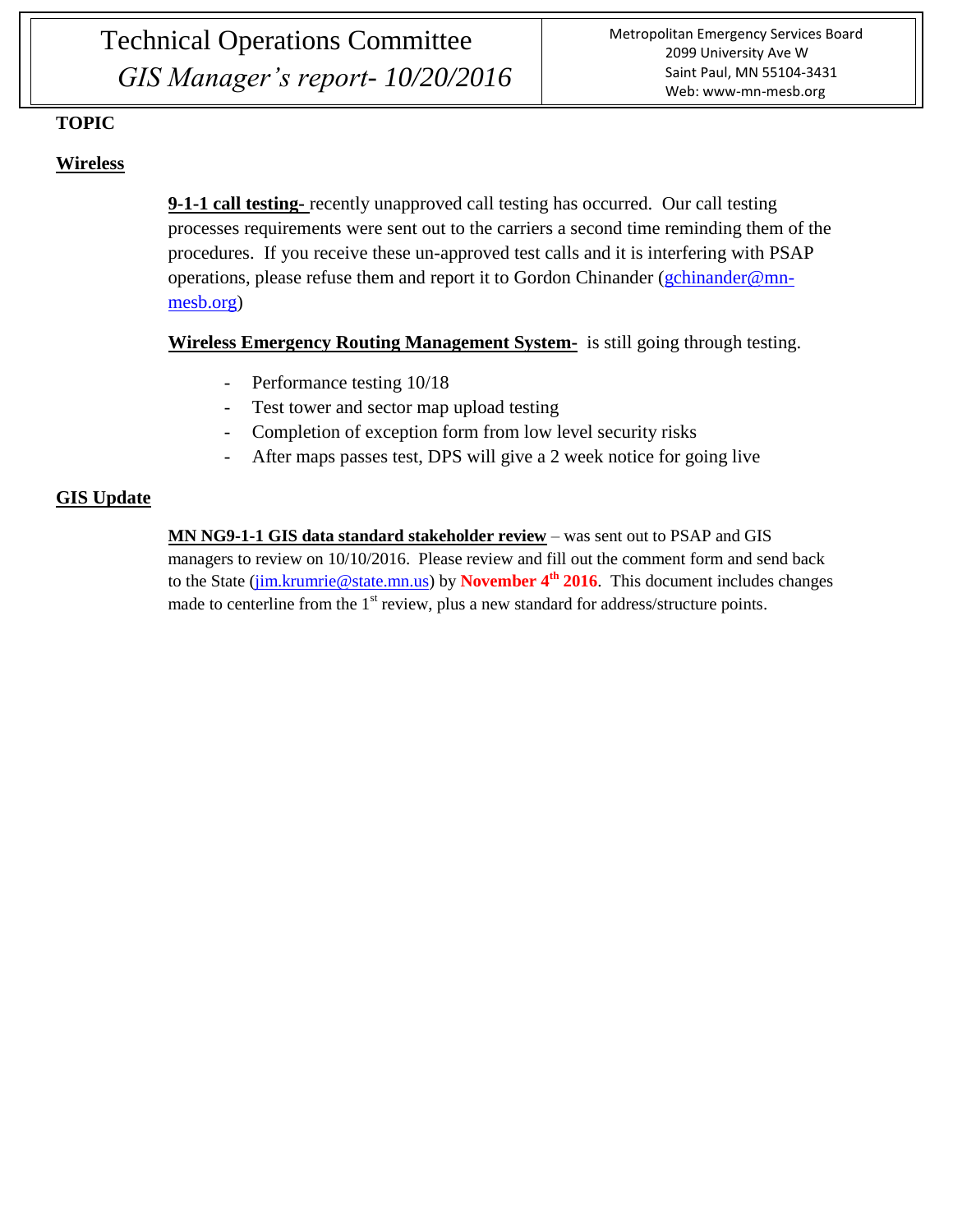## Technical Operations Committee *9-1-1 Database Update – 10/12/2016*

#### Metropolitan Emergency Services Board

2099 University Avenue St. Paul, MN 55102 Web: www.mn-mesb.org

- 1. MSAG/GIS Synchronization Project work continues throughout the metro area with most PSAP areas actively involved.
	- a. Attached is a high-level summary of the data synchronization activity by PSAP that is currently underway in the metro area.
	- b. Highlights:
		- i. The Airport PSAP just finished the GIS updates needed from their ALI geocoding error resolutions. MESB has received the revised GIS data and will be re-running geocoding.
		- ii. Anoka County is working on resolving a second round of ALI geocoding errors (primarily just address point work remaining). MESB recently ran the Address ESN/ESZ assignment validation on their data and will be meeting with the PSAP & GIS department on 10/19/16 to discuss the results.
		- iii. Bloomington MSAG postalization is scheduled to begin on 10/24/16.
		- iv. Carver County GIS department is still working on their ALI geocoding error resolutions (one community left.)
		- v. Chisago County is working to add address points or update ALI for their remaining ALI geocoding address errors. They still plan to complete their transition to the MRCC schema format before the end of the year.
		- vi. Dakota County GIS is working on the remaining errors from the Address ESN/ESZ assignment validation. MESB will meet with the new Director, Diane Lind, DCGIS, and Logis to provide a project overview in the November-December timeframe.
		- vii. Eden Prairie is working on resolving their ALI geocoding errors. County GIS street name changes are targeted to be done by the end of the year.
		- viii. Edina completed their MSAG postalization on 10/5/16.
		- ix. Hennepin Co Sheriff's Office has returned to ALI geocoding errors after extensive work with their ESZ polygon boundaries.
		- x. Isanti County has completed the first pass through their ALI geocoding errors. County staff, MESB, MnGeo, DPS, MnDOT will meet on 11/4/16 to discuss ongoing county-wide GIS support and NG9-1-1 GIS requirements.
		- xi. MECC is reviewing several MSAG changes dealing with the borders with several of their neighboring PSAPs. MECC MSAG postalization is set for December 2016.
		- xii. Minnetonka is substantially complete at the city-level for now. Hennepin County GIS is working with its cities to make sure county GIS data reflects everything in the city data.
		- xiii. Ramsey County has recently returned most of their Address ESN/ESZ assignment error resolutions (i.e. across 4 methods: MSAG-assigned ESN,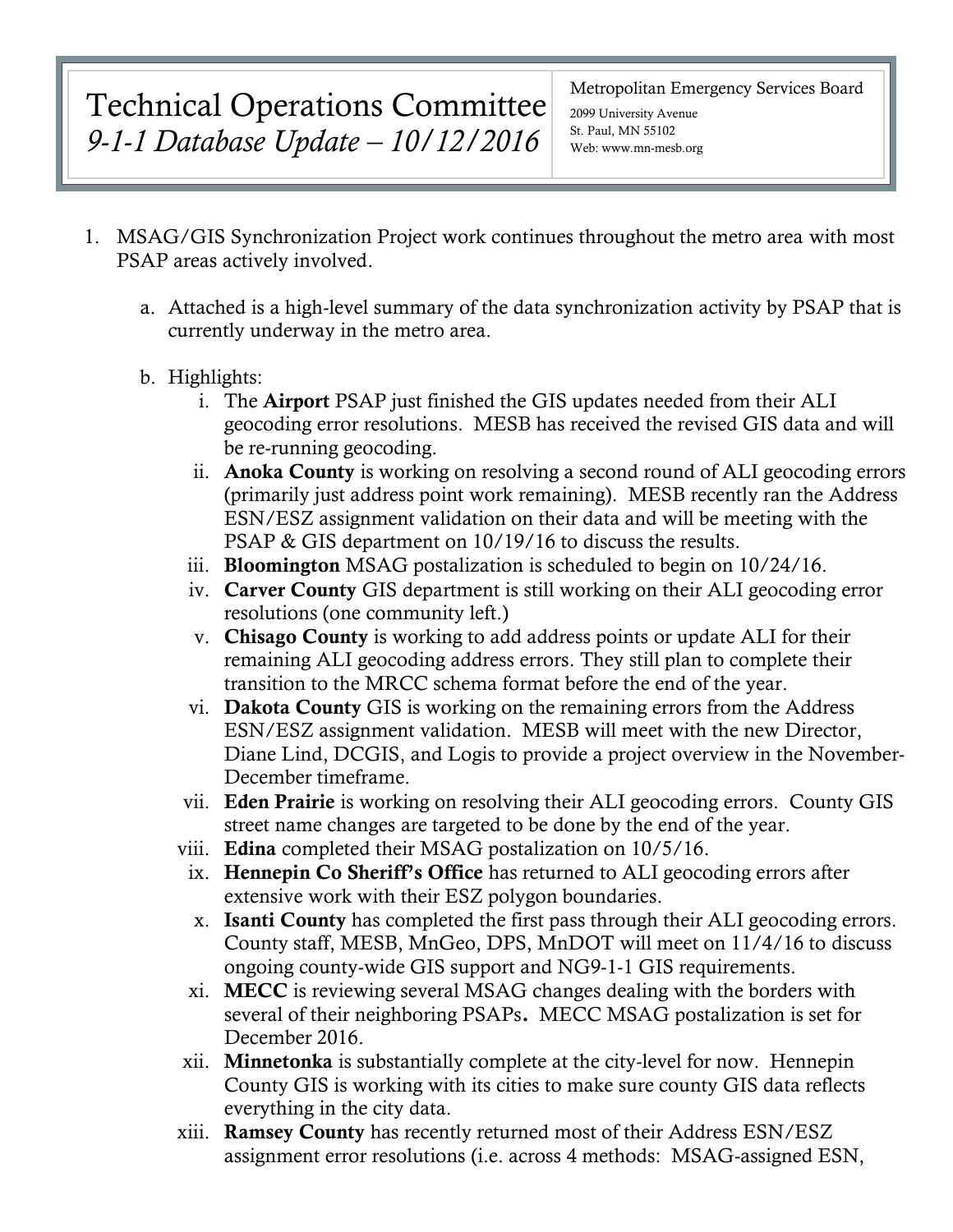centerline attribute ESN, address point ESN, and centerline geocoded (point-inpolygon) ESN).

- xiv. Saint Louis Park is substantially complete at the city-level for now. Hennepin County GIS is working with its cities to make sure county GIS data reflects everything in the city data.
- xv. Scott County has returned the majority of their ALI geocoding error resolutions and will be resending revised GIS data on 10/17 for MESB to re-run the geocoding.
- xvi. U of M made revisions to their Minneapolis campus ESZ boundary, resulting in MSAG changes that are currently being compiled for both U of M and MECC. MSAG postalization is scheduled for December, along with MECC.
- xvii. White Bear Lake MSAG postalization completed on 9/13/16.
- xviii. Washington County has nearly completed their street name validation errors. A new ALI extract has been obtained and MESB will be running ALI geocoding.
- 2. Public release of the MRCC regional centerline, including public safety attributes, is set for November 18, 2016.
- 3. A preliminary aggregated 9-county region-wide ESZ coverage snapped to the MRCC regional centerline has been prepared. This will be vetted further by MESB and adjusted as needed with the November version of the MRCC.
- 4. A second version of the State's NG911 GIS Data Standard was released for comment on 10/10/16. Adam Iten sent the standards documents to all metro PSAPs and GIS contacts. Comments are due to Jim Krumrie of MnGeo by 11/4/16. This version of the data standards includes an updated centerline section, as well as a new address point section.
- 5. PSAPs are encouraged to report ALI Discrepancies on 911NET through their PSAP 911 Coordinator.
- 6. 4th Quarter 2016 MSAGs were distributed to the PSAPs at the beginning of October.
- 7. PSAP ALI Audittrail reports have been distributed.